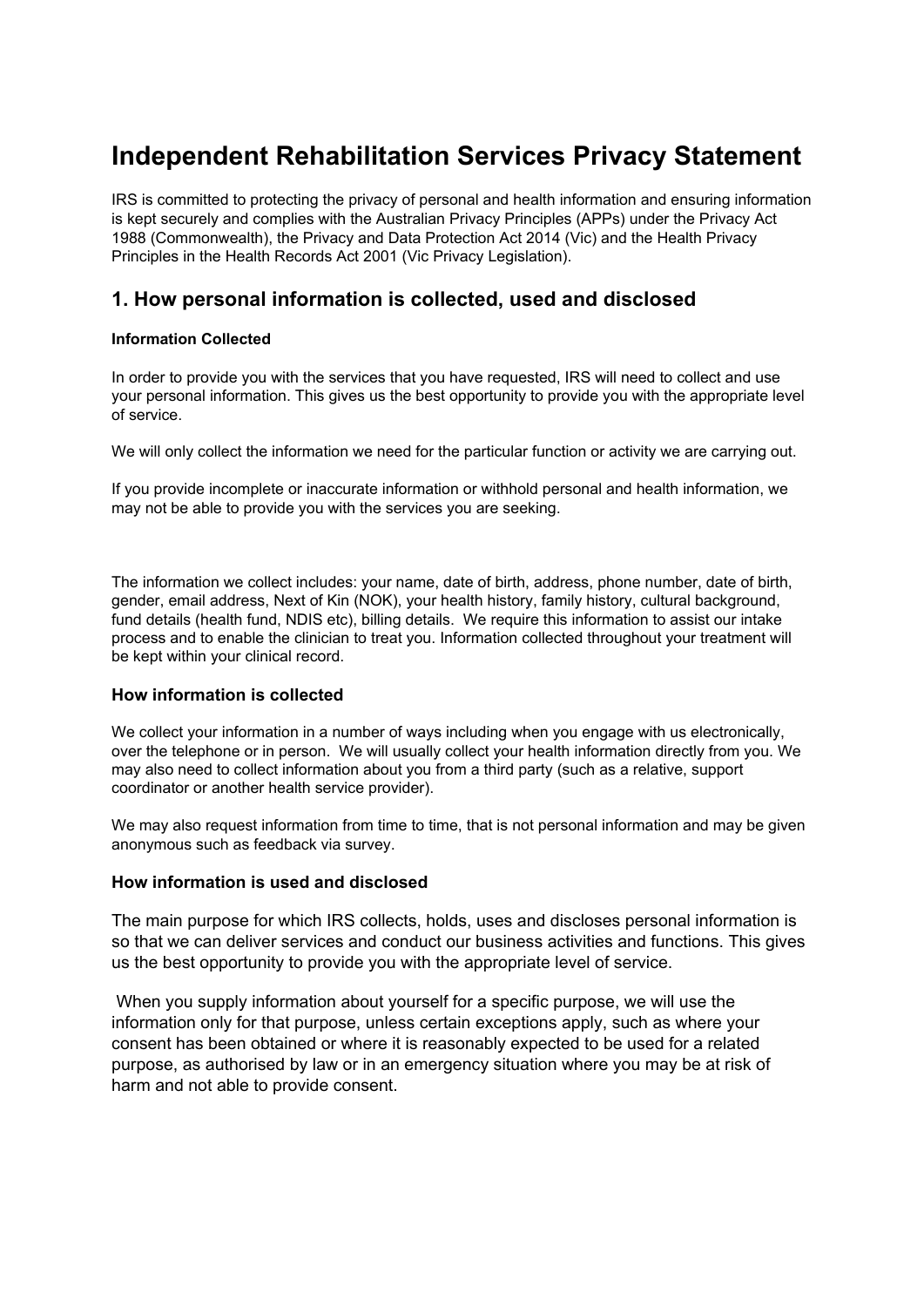IRS personnel including administrative staff, clinicians, management, funding and quality assurance staff as well as external contractors who maintain our clinical record management system have access your personal information.

Information may be used for other purposes permitted under the Privacy Act 1988 including:

(a) disclosure to other health professionals involved in your treatment.

Your personal information will generally only be used by the clinician/ clinicians involved in your care, however on occasion your care may be provided by a number of health professionals (for example, speech pathologist, occupational therapist, physiotherapist and/or psychologist) working or consulting together. We may disclose your information to these health professionals as part of the process of providing your care and to other health professionals involved in your care.

(b) the referrer - IRS will usually send a discharge summary to the referrer (e.g. your medical practitioner) or funding body following discharge from IRS or at other times, as required for your care.

If you do not wish us to provide a copy of your discharge summary to the referrer/ funding body you must let us know. Also, if the referrer's details have changed please let us know.

(c) Relatives, guardian or legal representative - we may provide information about your condition to your next of kin, guardians, or to a responsible person for you e.g. paid carer, unless you tell us that you do not wish us to disclose your health information to any such person.

#### **Other uses and disclosures**

In order to provide the best possible environment in which to treat you, we may also use or disclose your personal and health information where necessary for:

- activities such as quality assurance processes, accreditation, audits, risk and claims management, client satisfaction surveys and staff education and training;
- invoicing, billing and account management;
- to liaise with your health fund, compensable body, Medicare or legal representative to verify treatment provided to you;
- the purpose of sending you standard reminders, for example for appointments and follow-up care, by text message or email to the number or address which you have provided to us.
- communicating with you such as including you on a mail list. Please note, however, that unless you provide us with your express consent for this purpose, we will not use your information in this way. We will not disclose your personal information to any individual who is outside Australia.
- maintenance and ongoing improvements of our clinical records management system. In this instance, our IT Contractors (LightMedia) provide services for IRS and has signed a non-disclosure agreement.

# **2. Access to and correction of your health information**

You have a right to access the personal and health information that we hold about you. You can also request an amendment to your personal and health information should you believe that it is inaccurate.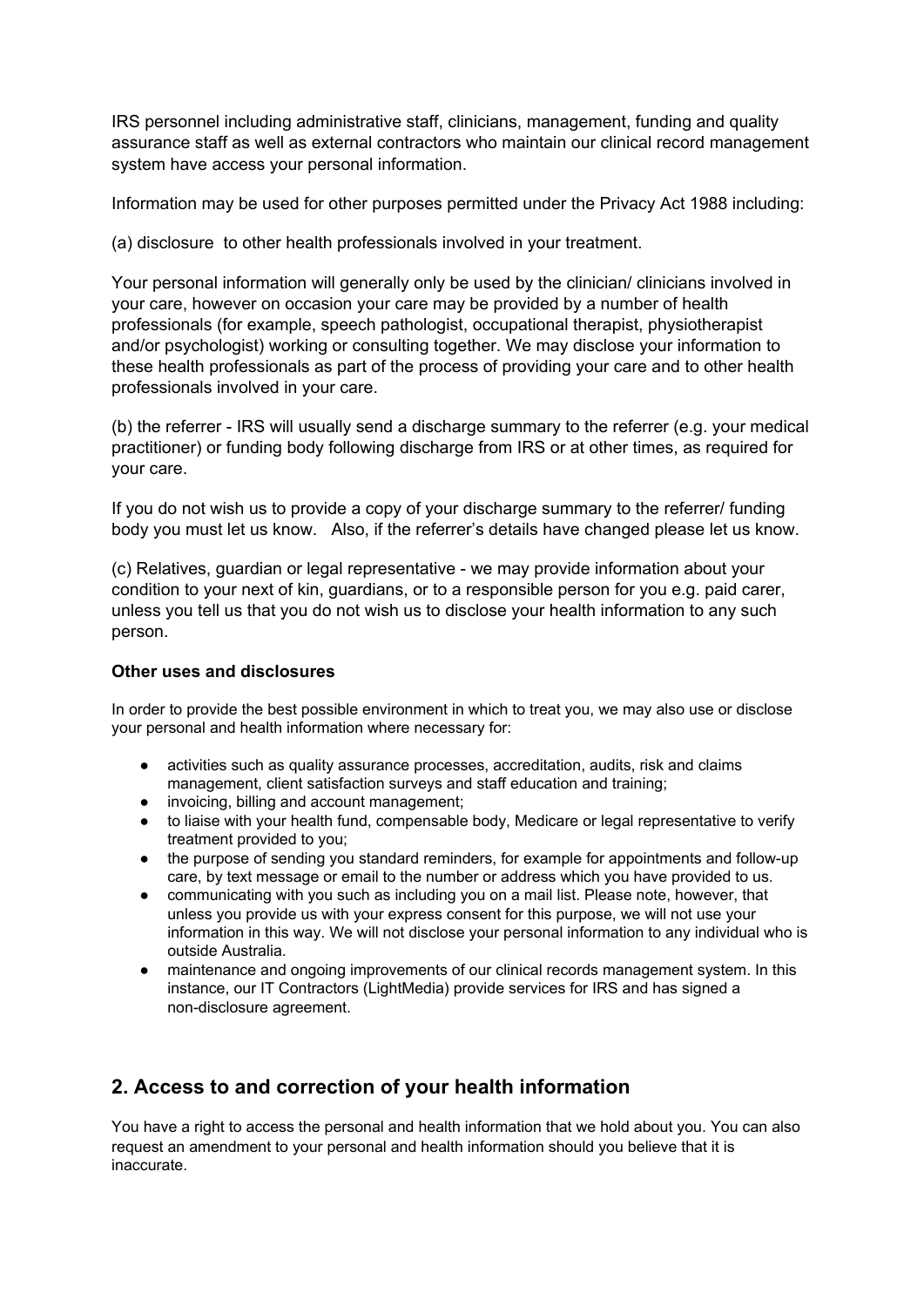If we do not agree to change your medical record/personal information in accordance with your request, we will permit you to make a statement of the requested changes and we will enclose this with your record.

Should you wish to obtain access the request should be made to IRS (see contact details below) Please note that IRS may recover reasonable costs associated with supplying this information to you.

## **3. Data Quality**

Independent Rehabilitation Services will take reasonable steps to ensure that your personal information which we collect, use or disclose is accurate, complete and up-to-date.

### **4. Data Security**

IRS will take reasonable steps to ensure your personal information is protected from misuse, interference, loss, unauthorised access, modification or disclosure.

All client details and records are confidential. We may hold your information in either electronic or hard copy form (or both). Hard copies of any patient specific documentation is scanned onto patient management system and then shredded.

Electronic health records are password protected on our patient management system. When a staff member leaves IRS, their password access is ceased immediately.

Non-electronic health records are kept in secure storage.

Faxes containing any patient related information are scanned onto our patient management system by administrative staff and then shredded to ensure confidentiality.

IRS staff are aware of the importance of strict confidentiality with respect to all communication written and verbal, regarding patients. The IRS staff ensure the computer screen is locked when unattended and only print documents that are absolutely necessary.

IRS takes reasonable steps to ensure the security of records when off-site and clinicians are aware of the importance of keeping records secure while travelling.

IRS will destroy or permanently de-identify any information which is in its possession or control and which is no longer needed for the purpose for which it was collected provided IRS is not required under an Australian law or court/tribunal or otherwise to retain the information

We use technologies and processes such as access control procedures, network firewalls, encryption and physical security to protect your privacy.

### **5. Website Privacy**

This Website Privacy Statement applies to the IRS website and our online services.

#### **Cookies**

When accessing the IRS website, we may also collect your personal information through the use of cookies. When you access our website, we may send a "cookie" (a small summary file containing a unique ID number) to your computer device.This enables us to recognise your device each time you visit our website. We may also use Google Analytics and other software (such as Javascript), or similar technology to measure traffic patterns, determine which areas of our website have been visited and to measure actions taken on our website such as form submissions. We use this to research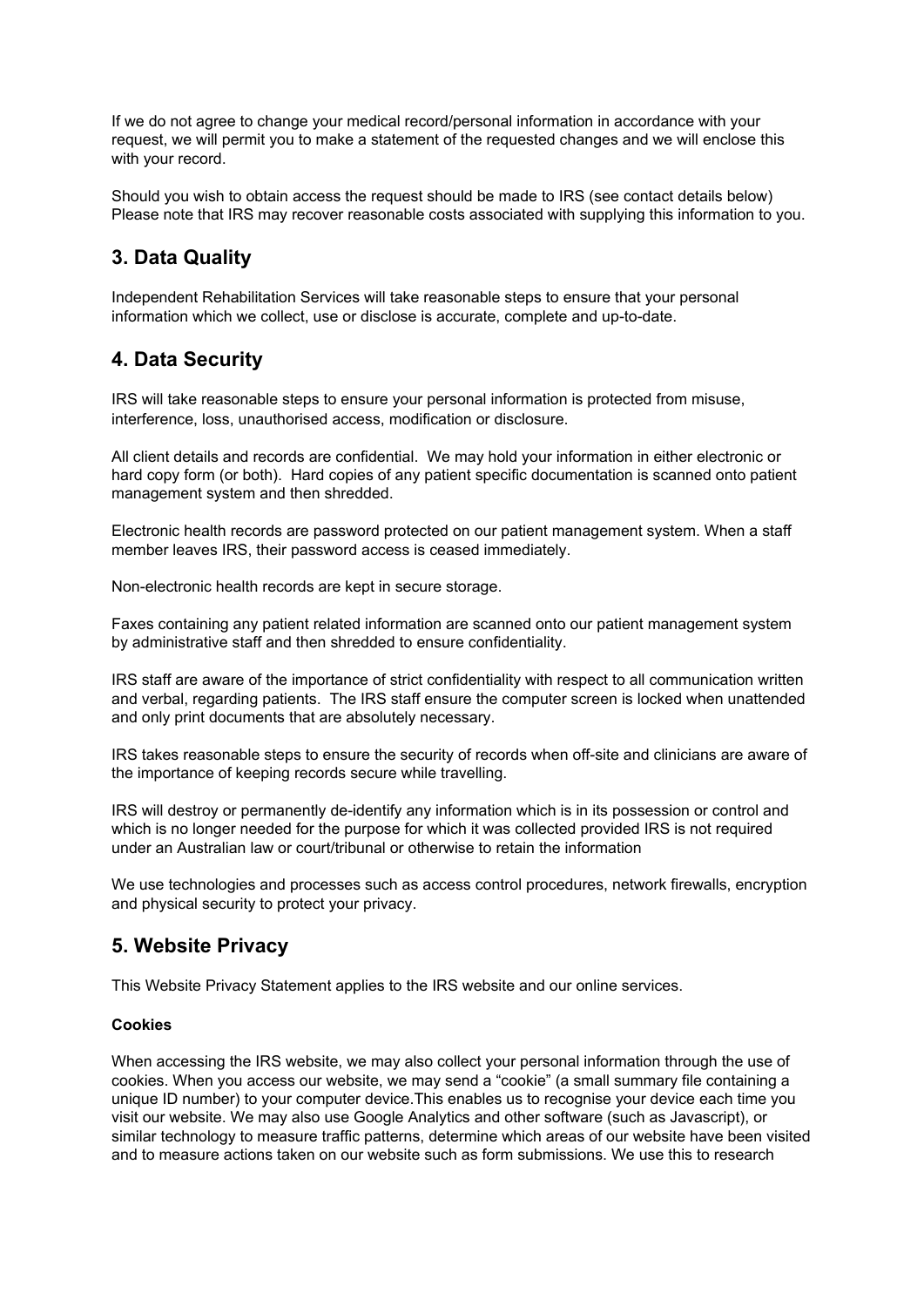website visitor behaviour so we can improve the experience. Our cookies do not collect personal information.

If you do not wish to receive cookies, you can set your browser so that your device does not accept them.

You can set your browser to notify you when you receive a Cookie and this will provide you with an opportunity to either accept or reject it in each instance. Please note that if you do this, it may affect some of the functions on our website.

#### **Links**

Our website may contain links to other websites. Please note that when you click on one of these links, you are entering another site. We encourage you to read the privacy statements of these linked websites as their privacy policy may differ from ours as we do not accept responsibility for inappropriate use collection, storage or disclosure of you personal information outside of our site.

### **6. Personal privacy during consultations**

Clinicians maintain minimum standards for privacy in addition to identifying and addressing each client's unique privacy needs. Needs may vary according to personal preference, natural modesty, the type of care being provided (e.g. sports injury vs. continence management), the client's familiarity with the intervention and the place of intervention (e.g. home/ pool/ public place).

As a practice providing primarily community-based intervention, clinicians will continually address privacy issues with each client on an individual basis

### **7. Visual Privacy**

Consultations within IRS are undertaken in a private meeting room, doors closed and signage put on doors to ensure client privacy.

If treatment takes place in the client's home, clinicians ensure the client is comfortable with the location of treatment and close any doors or window coverings as required.

If treatment is in a public place, clinicians communicate with the client to identify privacy needs and concerns e.g. client may not wish to walk down their local streets with a clinician or receive treatment in the open area of a care facility.

If a client is required to disrobe for a particular intervention, the clinician provides a clear explanation of 'adequate undress' and the reason it is important. The clinician offers suitable cover (such as a towel or sheet) to protect the client's dignity. The clinician may turn their back or leave the room while a client disrobes.

Where a client is particularly vulnerable and/or there is potential for the therapeutic relationship to be particularly sensitive, the clinician may seek the client's consent to have a third-party present if disrobing is required. This consent is documented in the client health record in accordance with the Informed Consent Policy.

### **8. Auditory Privacy**

Clinicians conduct discussions discreetly in person or over the telephone to respect clients privacy and protect their health information.